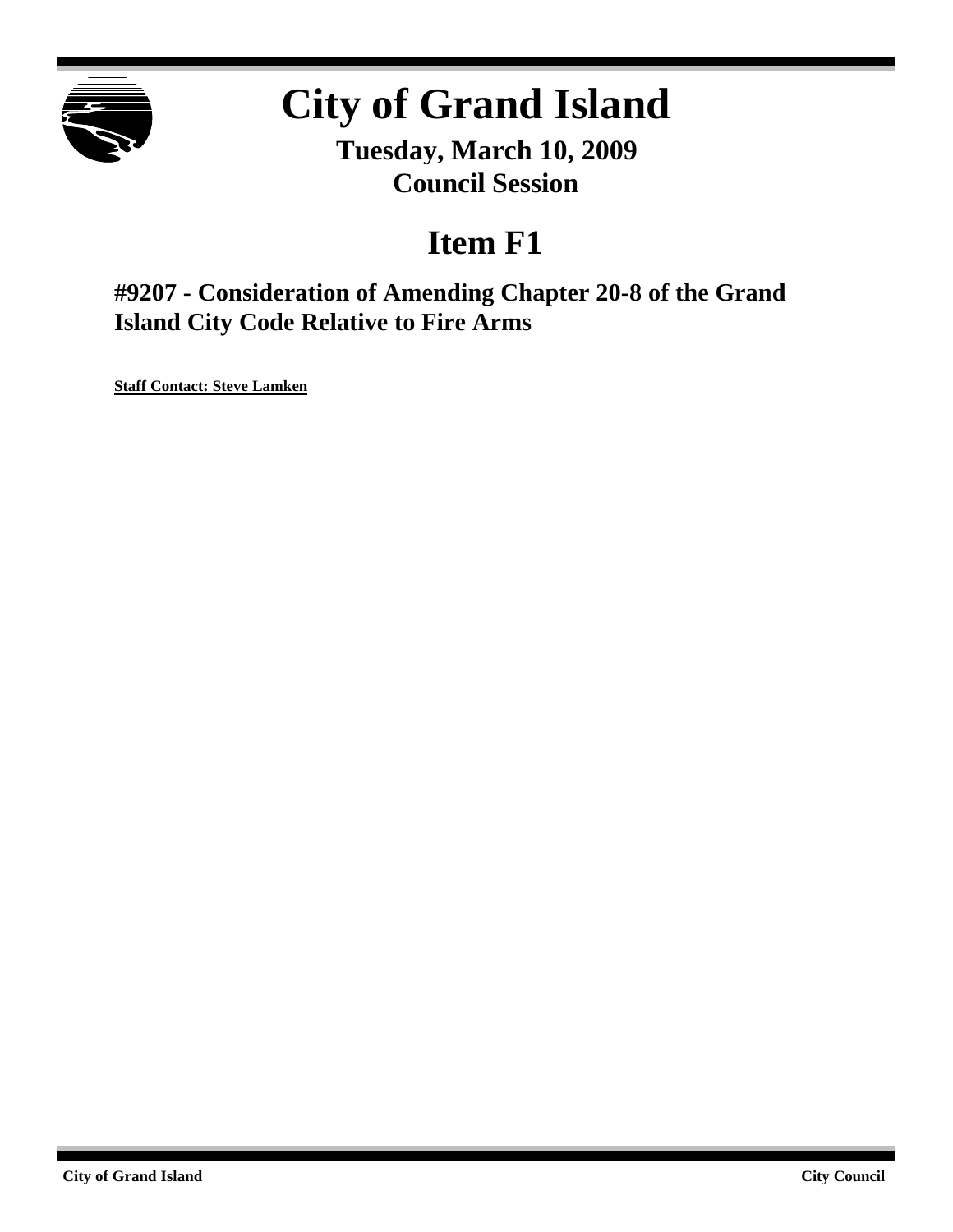## **Council Agenda Memo**

| From:                          | Steven Lamken, Police Chief                          |
|--------------------------------|------------------------------------------------------|
| <b>Meeting:</b>                | March 10, 2009                                       |
| Subject:                       | Amendment to Grand Island City Code 20-8 – Fire Arms |
| <b>Item <math>\#</math>'s:</b> | $F-1$                                                |
| $Presenter(s):$                | Steven Lamken, Police Chief                          |

## **Background**

There are frequent occurrences of multiple criminal mischief crimes in the City where the damage is being caused by the use of a gun or similar item that shoots a projectile such as a bb, pellet or paintball. Police Department investigations show that these crimes are being committed by persons driving or riding in vehicles and shooting at other vehicles or buildings causing damage. Police Officers have contact with persons carrying loaded bb guns or similar guns in their cars. City Code 20-8 prohibits the discharge of such items in the City but does not prohibit persons from carrying them while loaded in their vehicles.

## **Discussion**

The residents and businesses of our City are frequently victims of vandalisms to their property caused by persons shooting bb, pellet, paintball or similar type guns. The cumulative damage of these vandalisms is in the tens of thousands of dollars. Police investigations determine the overwhelming majority of these offenses are committed by persons who are driving or riding in vehicles.

Police Officers have contact with persons driving or riding around in the City who have loaded bb, pellet, or similar guns in their cars. Most persons lack a legitimate purpose to be driving in the City with a loaded bb or pellet gun in their car as it is unlawful to discharge such guns inside the City limits.

Officers have made arrests for criminal mischief by observing such guns in vehicles they have stopped and conducting further investigations. While officers have been able to clear some cases and make some arrests; this is not the norm for what takes place during most traffic stops when a bb or pellet gun is found in the vehicle. Most of the time officers cannot take any action or enforcement when they find a loaded bb, pellet, or paintball gun in a vehicle. These items are not firearms or dangerous weapon under the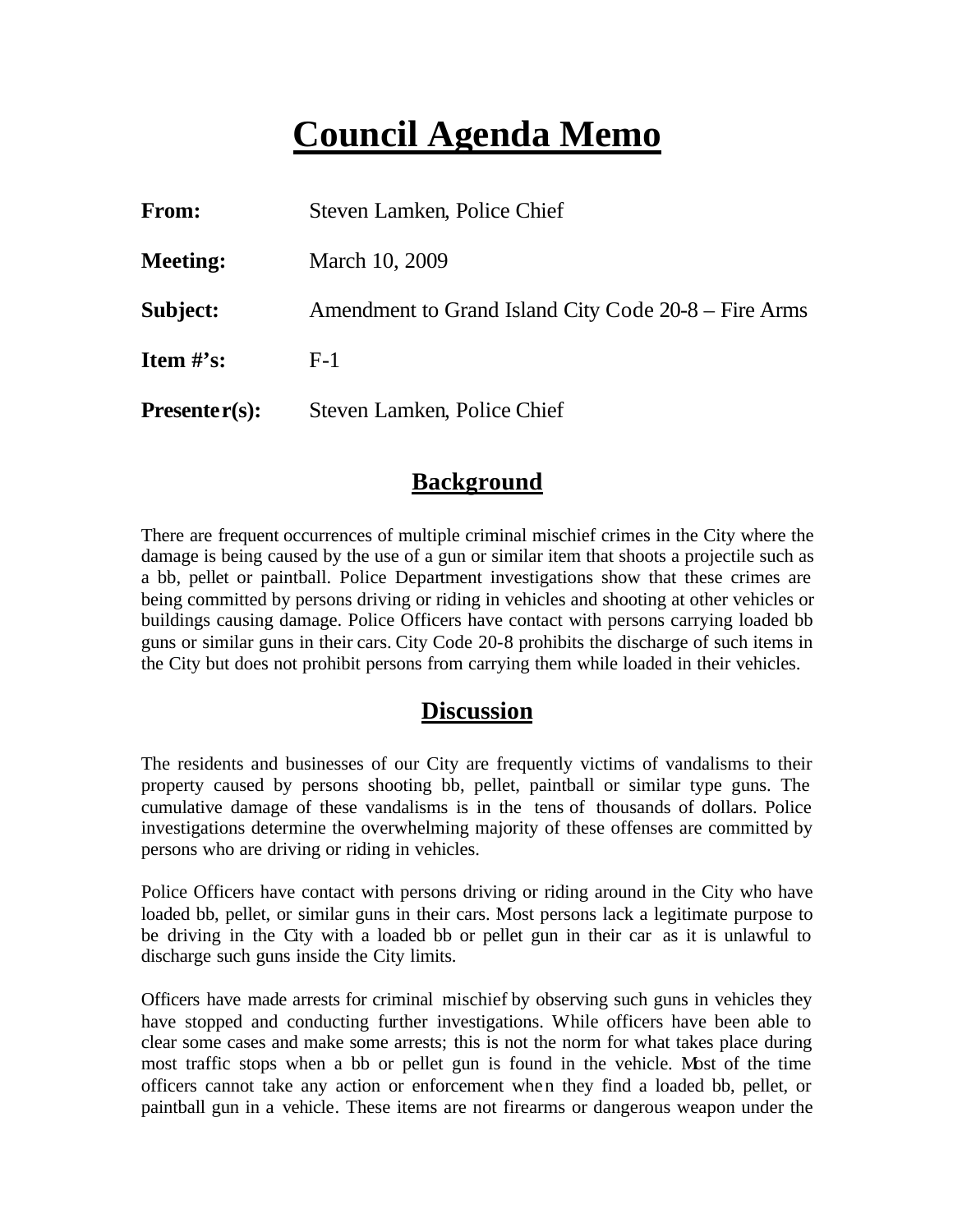statutes of the State. There is no prohibition for carrying a loaded bb, pellet, paintball, or similar gun in a vehicle.

We do not find legitimate purposed for having a loaded bb, pellet, paintball or similar gun, transported in the passenger compartment of a vehicle. We recommend the adoption of the changes to City Code 20-8 that requires that such guns be unloaded and properly encased when being transported in the passenger compartment of a vehicle.

### **Alternatives**

It appears that the Council has the following alternatives concerning the issue at hand. The Council may:

- 1. Move to Approve
- 2. Take no action on the issue
- 3. Postopone the issue to a future date
- 4.

## **Recommendation**

City Administration recommends that the Council approve the amendments to City Code 20-8, Discharge Firearms, Air Rifles, etc.

## **Sample Motion**

Motion to approve the amendments to City Code 20-8, Discharge Firearms, Air Rifles, etc.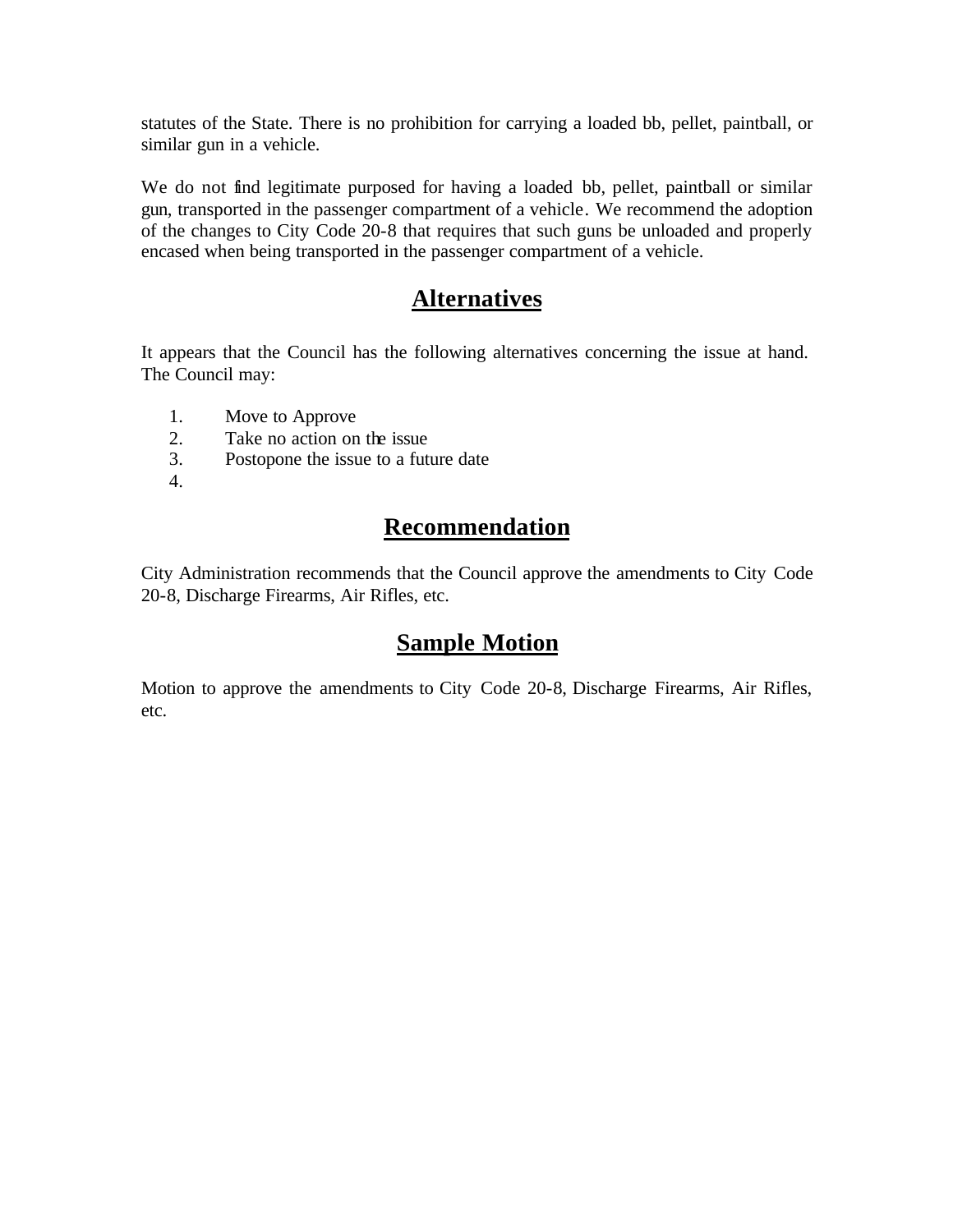#### ORDINANCE NO. 9207

An ordinance to amend Grand Island City Code Section 20-8 relating to restrictions for carrying air guns and similar items in the passenger compartment of motor vehicles; to repeal sections in conflict herewith; and to provide for publication and the effective date of this ordinance.

#### BE IT ORDAINED BY THE MAYOR AND COUNCIL OF THE CITY OF

#### GRAND ISLAND, NEBRASKA:

SECTION 1. Section 20-8 of the Grand Island City Code is amended to read as

follows:

#### **§20-8. Discharging Fire Arms, Air Rifles, etc.**

(A) It shall be unlawful for any person, except a law enforcement officer in the course of his or her duties, to discharge or fire a gun, pistol, fire arm, cannon, air rifle, sling shot, or other item designed for the discharge of bullets, missiles, rocks, or other dangerous items by the operation thereof, anywhere within the City.

(B) The above prohibition shall not apply to a location designed and utilized for the safe usage of such items, whether established or constructed on a temporary or permanent basis.

(C) It shall be unlawful for any person to possess in the passenger compartment of a motor vehicle off his or her own premises, an air rifle, bb or pellet gun, airsoft gun, paintball gun or any other such item designed to discharge a projectile, unless the item is unloaded and encased in a closed container that is secured by means of latches, zipper, or similar method. Any item found in violation of this section shall be seized as evidence and held by the Grand Island Police Department for a minimum period of sixty (60) days. If at the end of the sixty-day period the item is no longer required to be held as evidence for the prosecution of any violation of this section, any other city ordinance, or violation of any federal or state statute, the item will be returned to the rightful owner. If the rightful owner is under eighteen (18) years of age at the time the item is eligible for release, the item will be released to the rightful owner's parent or legal guardian.

SECTION 2. Section 20-8 as existing prior to this amendment, and any

ordinances or parts of ordinances in conflict herewith, are repealed.